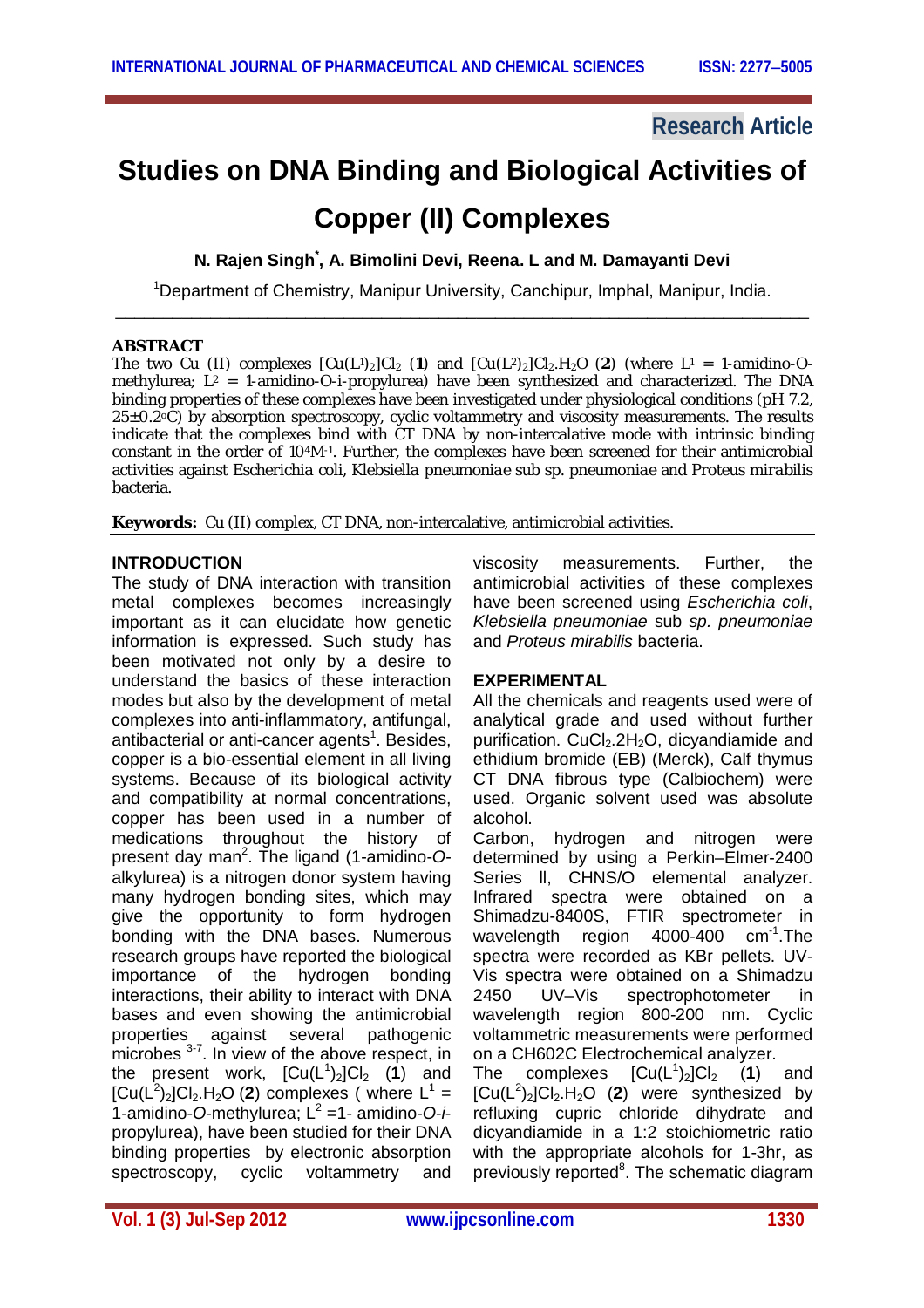for the synthesis of complexes is shown in (Scheme 1). The amount of copper was determined by decomposing the complexes

with a mixture of  $HNO<sub>3</sub>$  and  $H<sub>2</sub>SO<sub>4</sub>$  and finally by performing an iodometric titration.



**Scheme 1: Schematic diagram for the synthesis of complexes 1 and 2**

All experiments involving CT DNA were performed in Tris buffer solution (50 mM NaCl/5mM Tris–HCl, pH  $7.2$ ) at  $25\pm0.2^{\circ}$ C. Double distilled water was used to prepare the buffer solution. The concentration of CT DNA was determined from the intensity of absorbance at 260 nm with a known extinction coefficient value ( $\epsilon_{260}$  = 6600 M<sup>-1</sup>  $cm^{-1}$ <sup>9</sup>. The ratio of the absorbance of CT DNA at 260 nm and 280 nm was found as 1.9. Therefore, no further purification was attempted<sup>10</sup>.

Absorption titration measurements were carried out by varying the concentration of CT DNA from 0 to  $45x10^{-6}$ M, while keeping the metal complex concentrations constant at 25x10<sup>-6</sup>M. Samples were incubated at  $25\pm0.2^{\circ}$ C for 24 hr before recording each spectrum. The intrinsic binding constant  $(K_b)$ for the interaction of the two complexes with CT DNA was determined using the following equation<sup>11</sup>.

$$
[DNA]/(\epsilon_a - \epsilon_f) = [DNA]/(\epsilon_b - \epsilon_f) + 1/K_b(\epsilon_a - \epsilon_f)
$$
 (1)

where [DNA] is the concentration of CT DNA, the apparent absorption coefficients  $\varepsilon_{a}$ ,  $\varepsilon_{f}$  and  $\varepsilon_{b}$  correspond to  $A_{obsd}/[Cu]$ , the extinction coefficient for the free copper (ll) complex and the extinction coefficient for the Cu (II) complex in the fully bound form, respectively. A plot of  $[DNA]/(\epsilon_{a}-\epsilon_{f})$  versus [DNA] gave a slope of  $1/(\varepsilon_b-\varepsilon_f)$  and a Yintercept equal to  $1/K_b$  ( $\varepsilon_b-\varepsilon_f$ ),  $K_b$  is the ratio of the slope to the Y-intercept.

Cyclic voltammetric measurements were performed on a CH602C Electrochemical analyzer in Tris buffer at  $25\pm0.2^{\circ}$ C, pH 7.2. A standard three electrode system comprising platinum electrode working electrode, platinum wire auxiliary electrode and an Ag/AgCl reference electrode were used.

Solutions were deoxygenated by purging with nitrogen gas for 20 minutes prior to the measurements.

Viscosity measurements were carried out by using Ubbelodhe viscometer maintained at a constant temperature of  $25\pm0.2^{\circ}$ C in a thermostatic bath. The CT DNA concentration was kept constant (0.5x10<sup>-3</sup>M) and the concentration of the copper (ll) complexes were varied to give [complex]/[DNA] (r) ratios in the range of 0.00-0.157. Flow time was measured with a stopwatch. The experiment was carried out in triplicates and an average flow time was calculated. Viscosity values were calculated from the observed flow time of DNAcontaining solutions corrected for the flow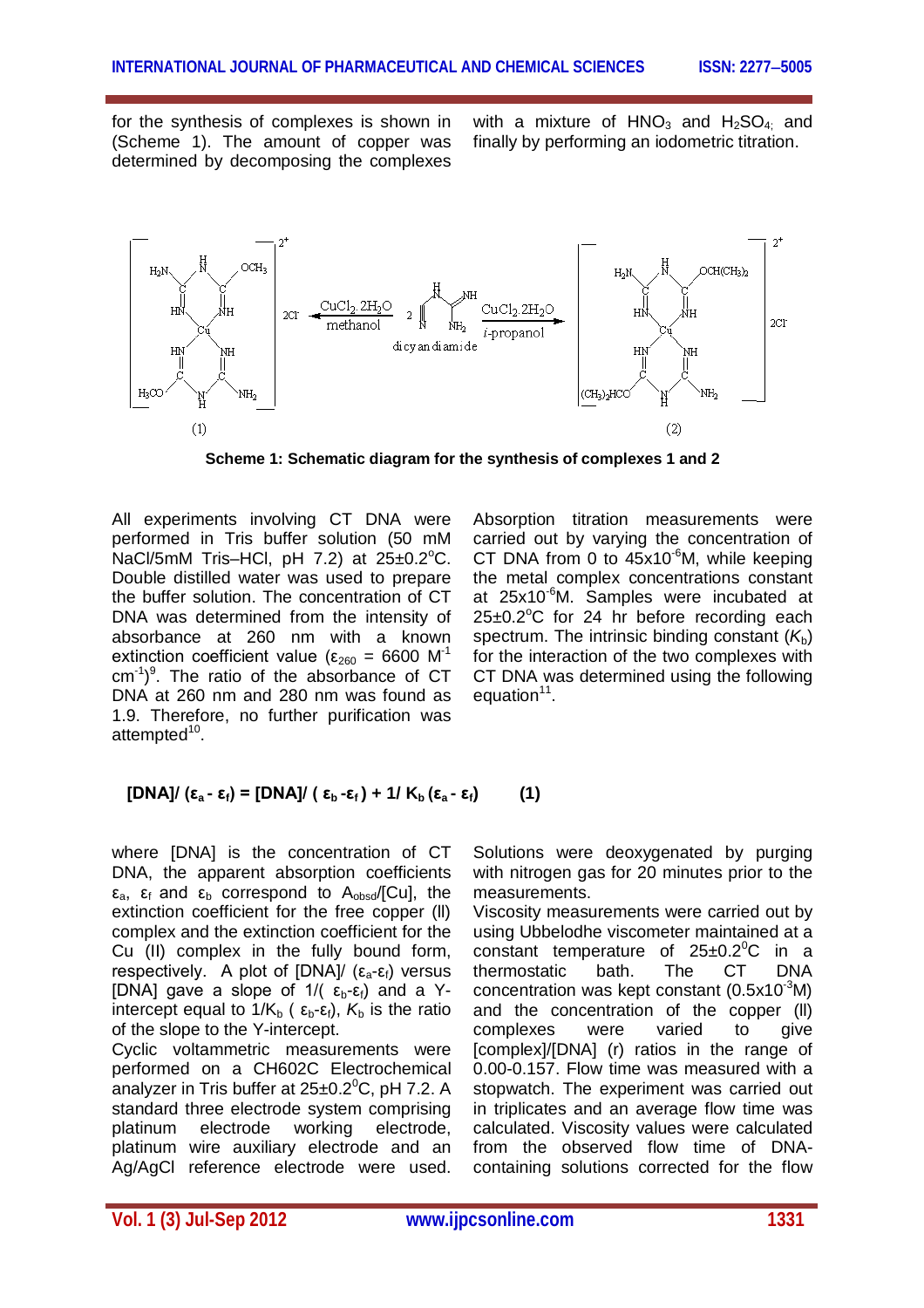time of the buffer alone (to):  $\eta = (t-t_0)/t_0^{-12}$ . Data were presented as relative viscosity  $(η/η<sub>0</sub>)<sup>1/3</sup>$ versus binding ratio (r) [DNA]/[sample], where η is the viscosity of CT DNA in the presence of sample and  $n_0$  is the viscosity of CT DNA alone.

The biological activities of the two complexes and parent salt  $CuCl<sub>2</sub>.2H<sub>2</sub>O$ were carried out by standard filter paper disc diffusion method. Overnight grown bacteria (1 O.D.) were spread on nutrient agar and kept for about half an hour to allow the bacterial cells to rest. Filter discs (about 6 mm in diameter) were placed on the inoculated plates into which 0.01 cm<sup>3</sup> each of the test solutions (0.1 mg/ml, 1 mg/ml and 2 mg/ml) were loaded and sterile, kept for about 1hr to enable diffusion of the test solutions into the medium. They were incubated at  $37\pm0.2^{\circ}$ C. Inhibition of microbial growth was determined by measuring the diameter of the inhibition zone after 24-hr incubation. The antibacterial activities of the synthesized complexes and parent metal salt were compared with the reference antibiotic, gentamycin sulfate.

#### **RESULTS AND DISCUSSION**

The analytical data of the complexes are presented in Table 1. The IR spectra of ligand dicyandiamide show a strong nitrile *v*<sub>C≡N</sub> band at 2165cm<sup>-1</sup>. In the IR spectra of the complexes there is the absence of a band around 2165  $cm<sup>-1</sup>$  and also there is no C=O stretching band around 1740  $cm^{-1}$ indicating that the complexing ligand is not substituted guanylurea. Instead the two copper complexes have a very strong *v*<sup>a</sup> (C– O–C) stretch at ca.  $1218-1222$  cm<sup>-1</sup> and  $vs(C-O-C)$  at ca. 955-985 $cm^{-1}$  to support 1amidino-O-alkylurea <sup>[13]</sup>. Further the IR spectra of dicyandiamide showed a band at around 1558-1570 cm<sup>-1</sup> for azomethine C=N stretching, this had a downward shift (20-35 cm-1 ) in all the two complexes showing that the azomethine nitrogen is coordinated to the metal ion. The increase in value of  $V_{(C=N)}$ to 167–1662  $cm^{-1}$  range in the two complexes is presumably due to change in the C=N bond order, or coordination through the nitrogen atom, facilitated by the transfer of electron density from the C–O–C moiety. The electron density on the N=C–O–C fragment of 1-amidino-*O*-alkylurea is delocalized in the complexes and the  $=C O-$  bond order is raised<sup>13-15</sup>. The presence of new bands in the  $472-480$ cm<sup>-1</sup> range is due to (Cu-N) in the two complexes.

The UV- Vis spectra of the two complexes exhibited  $n \rightarrow \pi^*$  or  $\pi \rightarrow \pi^*$  charge transfer bands at  $44,444$  and  $44,247$  cm<sup>-1</sup>, respectively. Another broad bands, observed at the range of  $(18,869 - 18,519)$  cm<sup>-1</sup> were attributed to d - d transitions  $(^{2}B_{1q} \rightarrow ^{2}A_{1q})$ , typical for Cu (II) in square planar  $CuN<sub>4</sub>$ chromospheres .

| <b>Complex</b>                    | Color       | Yield | Analytical found (%)<br>(calculated) (%) |        |         |         |  |
|-----------------------------------|-------------|-------|------------------------------------------|--------|---------|---------|--|
|                                   |             |       |                                          |        |         | Cu      |  |
| $ Cu(L^1)_2 Cl_2(1) $             | light pink  | 90    | 19.44                                    | 4.75   | 30.65   | 17.36   |  |
|                                   |             |       | (19.65)                                  | (4.39) | (30.56) | (17.32) |  |
| $\sqrt{[Cu( L^2)_2]CI_2.H_2O(2)}$ | Violet pink | 82    | 26.20                                    | 6.07   | 24.96   | 13.70   |  |
|                                   |             |       | (25.62)                                  | (5.59) | (23.90) | (13.55) |  |

**Table 1: Analytical data of the Cu (ll) complexes**

L<sup>1</sup>=1-amidino-*O*-methylurea; L<sup>2</sup> =1- amidino-*O-i*-propylurea

Typical cyclic voltammetric behaviors of the two Cu (II) complexes  $(0.5x10^{-3}$  M) scan between 0.4 to - 0.8 are shown in (Fig.1). In the cathodic scan two reduction peaks were observed, which are associated with the reduction of copper ions according to reaction:

|  | $Cu^{2+}$ + e $\circ \rightarrow$ Cu <sup>+</sup> |  |
|--|---------------------------------------------------|--|
|  | $Cu^+ + e \rightarrow Cu$                         |  |

In the reverse scans two prominent anodic peaks were observed at around -0.007 V and 0.15 V corresponding to oxidation of copper according to reaction:

$$
\begin{array}{ccc} Cu \rightarrow & Cu^+ & + & e^{\bar{\odot}} \\ Cu^+ \rightarrow & Cu^{2+} & + & e^{\bar{\odot}} \end{array}
$$

The non-equivalent current intensities of the anodic and cathodic peaks as well as large separation between the anodic and cathodic peak potentials indicates the redox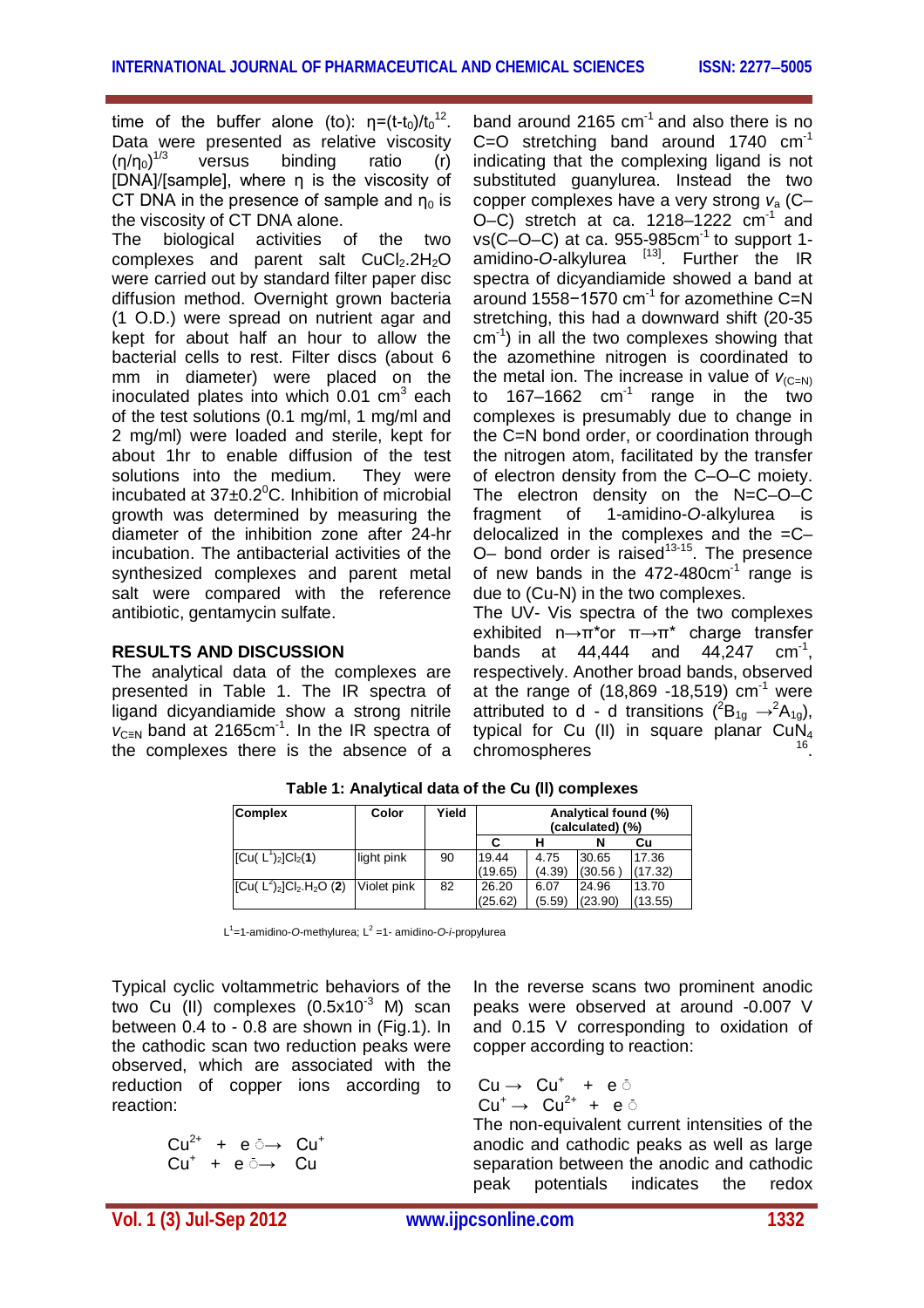processes are irreversible in nature<sup>17</sup>. The drastic decreased in the anodic peak

currents from complex 1 to 2 might be due to the increase in bulkiness of the ligand.



**Fig. 1: Cyclic voltammograms of 0.5x10-3 M of the complex 1 and 2; Supporting electrolyte 50 mM NaCl/5 mM Tris–HCl (pH 7.2); Scane rate -0.01V s-1**

The absorption spectra of the two complexes in the absence and presence of increasing amounts of CT DNA concentration are shown in (Fig.2). With increasing concentrations of DNA, the complexes exhibited hyperchromism with slight blue shifts of the absorption bands at 224.5 and 226 nm respectively. Since the complexes do not contain any fused aromatic ring to facilitate intercalation, classical intercalative interaction is excluded <sup>18</sup>. Based on the hyperchromism exhibited and shifts in absorbance upon addition of CT DNA, non-intercalative interaction probably by an electrostatic interaction between complex ions and negatively charge

phosphate groups of the CT DNA can be<br>predicted <sup>19-20</sup>. However. since DNA predicted <sup>19-20</sup>. However, since DNA possesses several hydrogen bonding sites which are accessible both in the minor and major grooves, a favorable hydrogen bonding may be formed between the coordinated and non-coordinated amine – NH– groups of the complexes with the base pairs in CT DNA. Further, in order to compare quantitatively the CT DNA binding strengths of the two complexes, their intrinsic binding constant  $(K_b)$  were calculated by using Eq. (1). The binding constants  $(K_b)$  obtained for the complexes 1 and 2 are 1.2x10<sup>4</sup> M<sup>-1</sup> and 3.4x10<sup>4</sup> M<sup>-1</sup> respectively.



**Fig. 2: Absorption spectral traces of complexes 1 (a) and 2 (b) in Tris–HCl buffer upon addition of CT DNA. Insets: plots of [DNA]/(ε<sup>a</sup> - εf)** *vs* **[DNA] for the titration of complexes with CT DNA**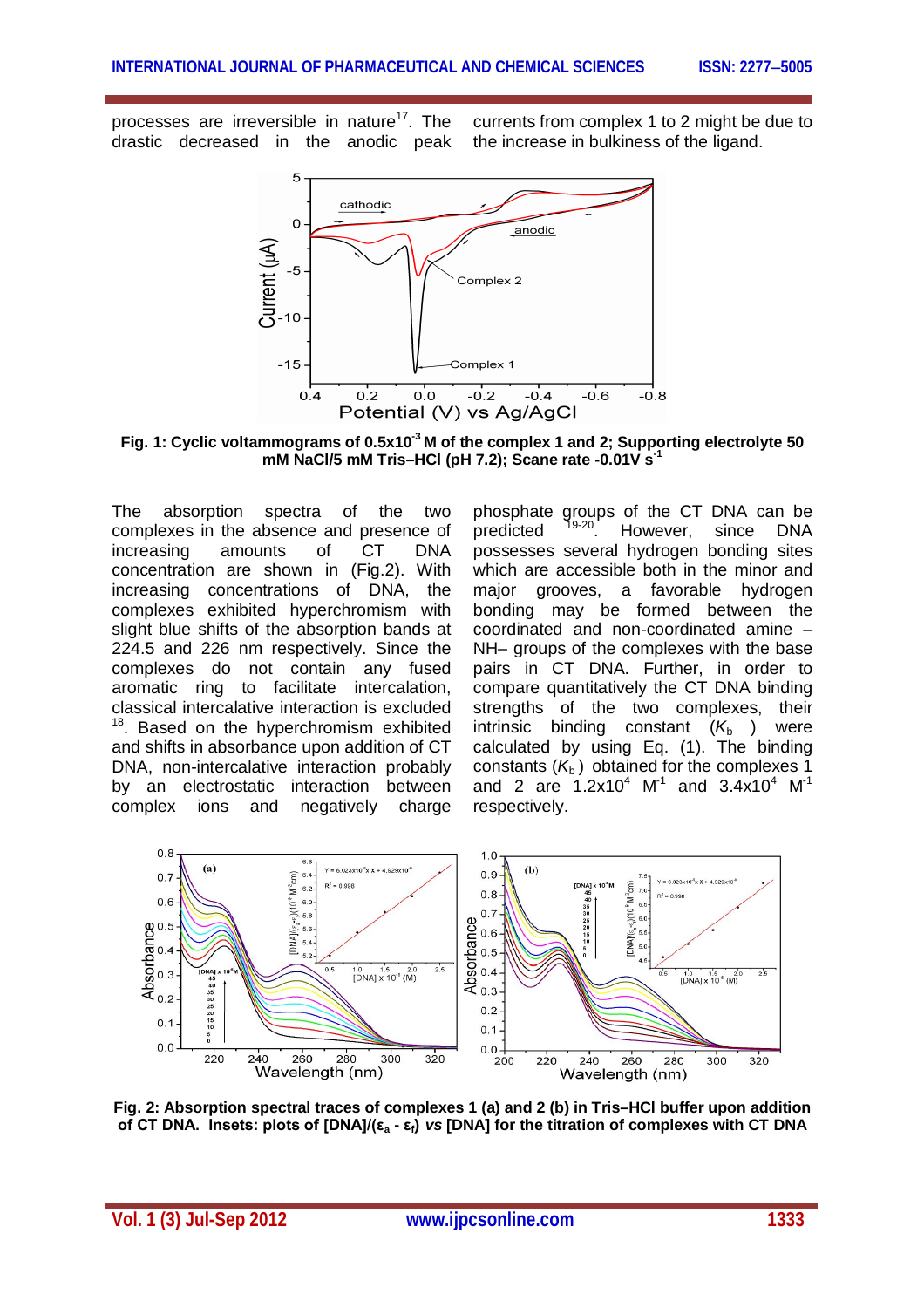The application of electrochemical methods in the study of complex-DNA interactions provides a useful complement to the previously used UV-Vis method of investigation. Pure CT DNA is electrochemically inactive under our experimental conditions in the potential range of +0.4 to -0.8V which is not shown in the figure. Cyclic voltammograms of the complex 1 in the absence and presence of CT DNA are shown in (Fig.3). A prominent reduction peak were not appeared in the cathodic scan where as cathodic current increases from -0.3V onward due to reduction of  $Cu^{2+}$ . So, only the oxidation peaks were used to investigate the CT DNA binding nature of the complexes. The anodic

peak potential (Epa) values for the two complexes in the absence and presence of CT DNA are summarized in Table 2. In all the cases, the addition of CT DNA caused the peak currents of the anodic waves to diminish considerably as compared to the solutions without CT DNA. This decrease in peak currents is due to the decrease in the concentration of unbound Cu (II) complexes. This is again due to the formation of CT DNA-complex system. Similar observation was reported by Shah *et al.*<sup>21</sup>. Further, with increasing concentration of CT DNA, the anodic peak potentials of the two complexes shifted to more negative values indicating the non-intercalative binding natures of the two Cu (II) complexes with CT DNA  $^{22}$ .



**Fig. 3: Cyclic voltammograms of complex 1 in the absence and presence of CT DNA; where [complex] = 2x10-3 M. Supporting electrolyte, 50 mM NaCl/5 mM Tris–HCl (pH 7.2); Scan rate-0.01V s-1**

|              |            | oompickes Tand Z with mercasing OT DIM concentration |                  |                      |  |  |
|--------------|------------|------------------------------------------------------|------------------|----------------------|--|--|
| <b>[DNA]</b> |            | <b>Complex 1</b>                                     | <b>Complex 2</b> |                      |  |  |
| $(10^{3}M)$  | $Epa_1(V)$ | Epa <sub>2</sub> (V)                                 | $Epa_1(V)$       | Epa <sub>2</sub> (V) |  |  |
|              | 0.154      | $-0.006$                                             | 0.092            | $-0.08$              |  |  |
| 0.03         | 0.152      | $-0.008$                                             | 0.088            | $-0.1$               |  |  |
| 0.06         | 0.146      | $-0.009$                                             | 0.086            | $-0.102$             |  |  |
| 0.13         | 0.132      | $-0.010$                                             | 0.086            | $-0.114$             |  |  |
| 0.16         | 0.127      | $-0.011$                                             | 0.084            | $-0.115$             |  |  |

**Table 3: The changes in the anodic peak potential values of the complexes 1 and 2 with increasing CT DNA concentration**

Supporting electrolyte, 50 mM NaCl/5 mM Tris–HCl (pH 7.2); scan rate-0.01V s<sup>-1</sup>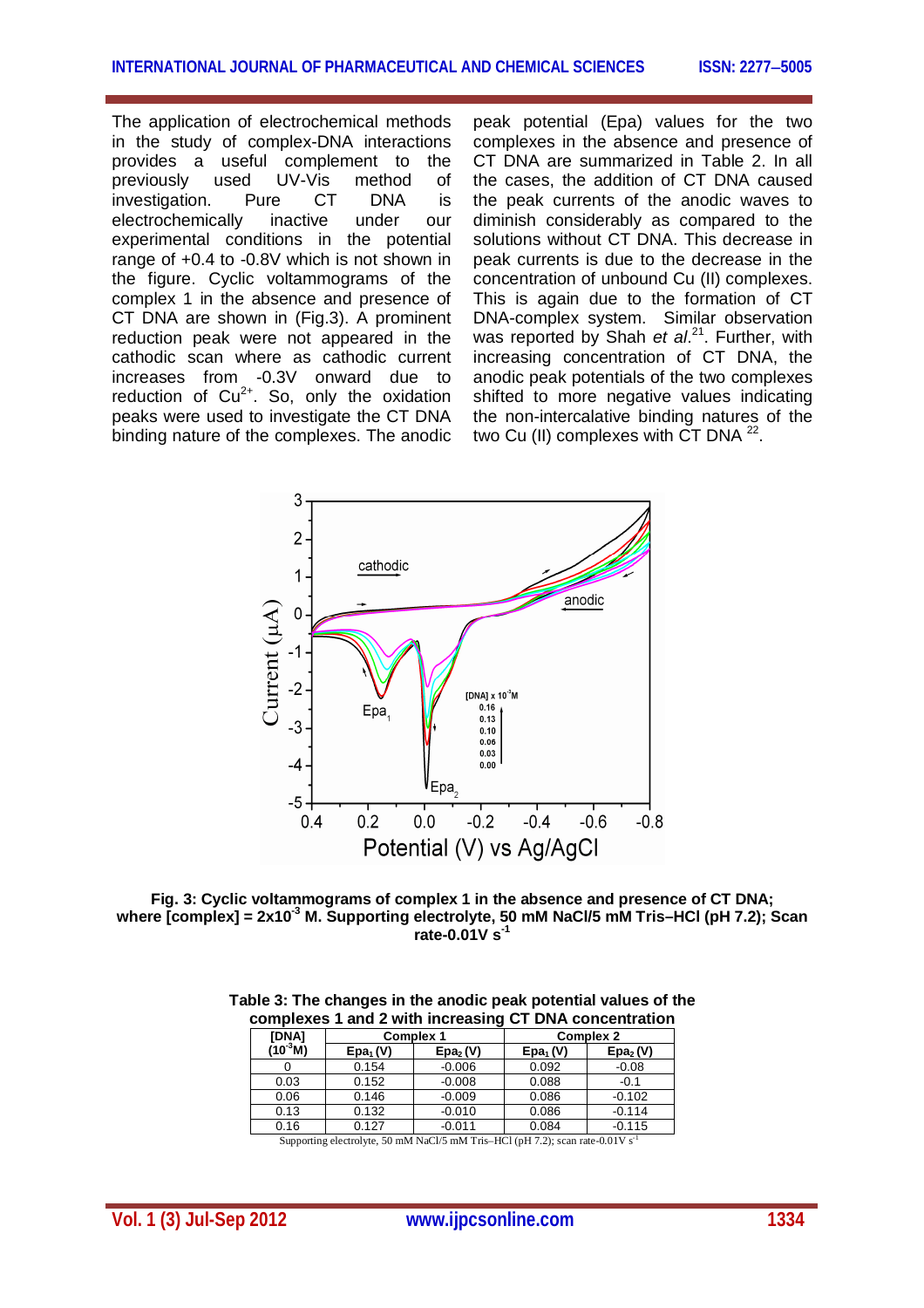Viscosity measurements were carried out for further clarifying the CT DNA binding nature of the Cu (II) complexes. According to the classical intercalation concept put forward by Lerman<sup>23</sup>, the presence of the intercalation bond between a drug and the base pairs of DNA forces these base-pairs away from each other and therefore, unwinding the double helix and lengthening a given amount of DNA which in turn, increases the viscosity of the DNA solution. In contrast, groove-face or electrostatic interactions typically cause

less pronounced (positive or negative) or no change in the DNA solution viscosity  $24$ . Figure 4 shows the changes in viscosity of the CT DNA upon addition of complexes 1and 2 as well as EB (a well known intercalating agent). With increasing concentrations of Cu (II) complexes, relative viscosity of the CT DNA solutions deviates from the nature of the EB. This result supports the non-intercalative binding nature of the two studied Cu (II) complexes with CT DNA.



**Fig. 4: Effect of increasing amounts of EB, complexes 1 and 2 on the relative viscosity of CT DNA at 25 ±0.2<sup>0</sup>C; [DNA] = 0.5x10-3M, [complex]/[DNA] (r) ratio= (0.00 - 0.157)**

The results of biological activities of the two synthesized Cu (II) complexes and parent metal salt were presented in the Table 3. The two complexes possessed moderate antibacterial properties. They were active against all the three tested bacteria as compared with the reference antibiotic, gentamycin sulfate. It can be further depicted that the complex 2 showed the more antibacterial activity than the complex 1 and metal salt. The increase in antibacterial activities of the two complexes than the parent metal salt may be explained

on the basis of chelating effect of the ligands  $25$ . Chelation reduces the polarity of the metal atom mainly because of partial sharing of its positive charge with the donor groups and possible π electron delocalization within the whole chelate ring. Also chelation increases the lipophelic nature of the central atom, which subsequently favors its permeation through the lipid layer of the cell membrane. It will affect the enzymes which are involved in the metabolic processes of the cell. Then, it will ultimately affect the growth of the bacteria.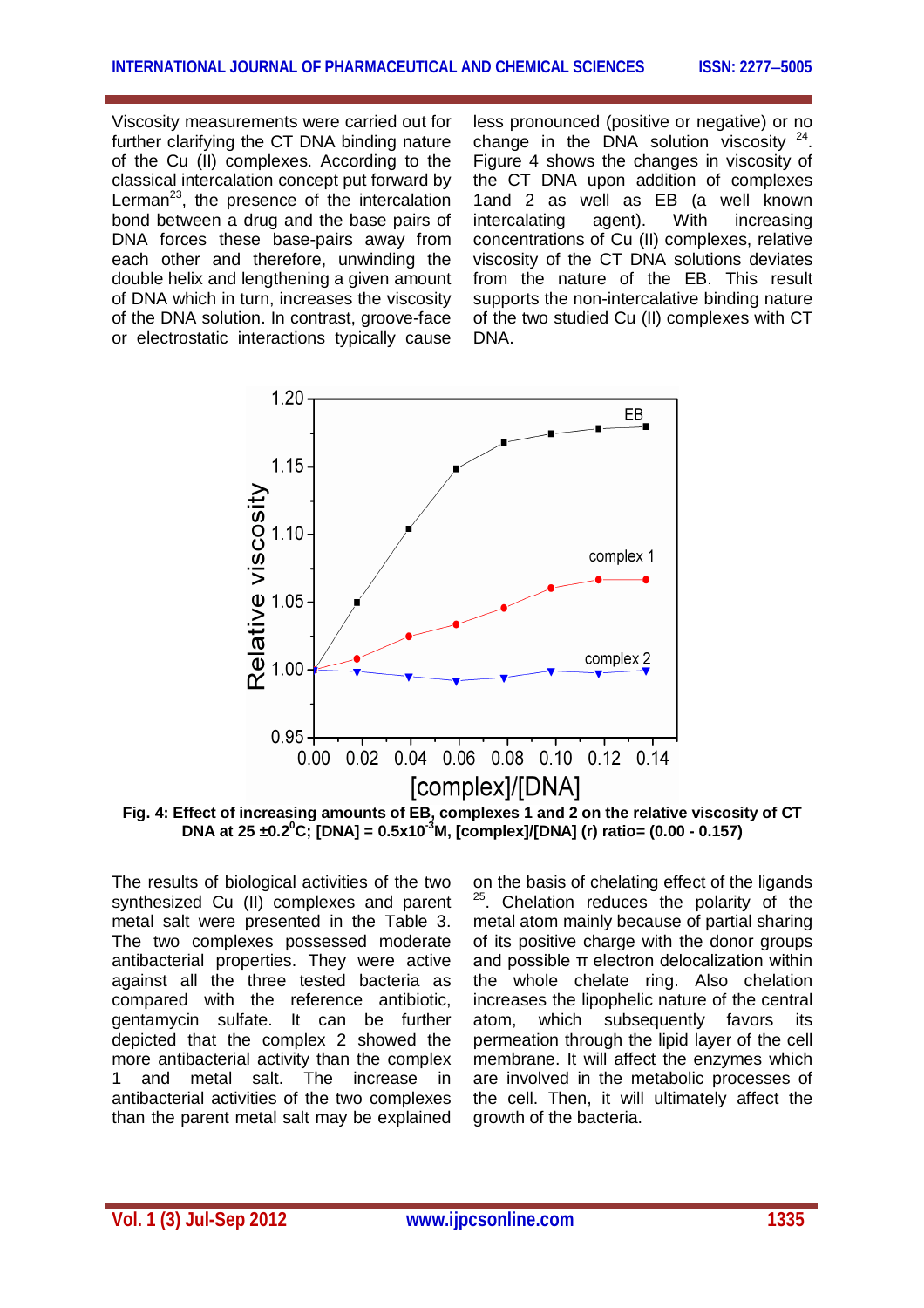| <sup>a</sup> Diameter of inhibiton zone |                          |                |                                                   |               |                |                           |               |               |                |
|-----------------------------------------|--------------------------|----------------|---------------------------------------------------|---------------|----------------|---------------------------|---------------|---------------|----------------|
| Complex                                 | Escherichia coli (mg/ml) |                | Klebsiella pneumonia sub sp.<br>pneumonia (mg/ml) |               |                | Proteus mirabilis (mg/ml) |               |               |                |
|                                         | 0.1                      | 1.0            | 2.0                                               | 0.1           | 1.0            | 2.0                       | 0.1           | 1.0           | 2.0            |
| CuCl <sub>2</sub> .2H <sub>2</sub> O    | $8.0 \pm 0.7$            | $8.3 \pm 0.6$  | $9.0+0.3$                                         | $7.0 \pm 0.3$ | $8.6 \pm 0.6$  | $9.5 \pm 0.6$             | $6.8 \pm 0.7$ | $6.8 \pm 0.9$ | $7.8 \pm 0.0$  |
| Complex 1                               | $8.7 \pm 0.6$            | $11.3 \pm 0.9$ | $13.3 \pm 0.9$                                    | $8.5 \pm 0.9$ | $9.4 \pm 0.3$  | $11.8 \pm 0.3$            | $7.6 \pm 0.6$ | $8.9 \pm 0.6$ | $10.2 \pm 0.9$ |
| Complex 2                               | $11.9 \pm 0.9$           | $13.0 \pm 0.9$ | $15.3 \pm 0.6$                                    | $8.9 \pm 0.6$ | $10.3 \pm 0.3$ | $12.0 \pm 0.6$            | $8.7 \pm 0.3$ | $9.4 \pm 0.0$ | $11.5 \pm 0.7$ |
| Gentamycin<br>sulfate                   |                          |                | $50.0 \pm 0.3$                                    |               |                | $42.0 \pm 0.3$            |               | -             | $46.7 \pm 0.7$ |

**Table 3:** *In vitro* **antimicrobial activities of synthesized complexes with reference to gentamycin sulfate**

Mean value of the three replicates of three repeated experiments of each test. The diameter of inhibition zone induced by DMSO in *Escherichia coli, Klebsiella pneumoniae* sub sp. *pneumoniae* and *Proteus mirabilis* were 6.0 ± 0.3 ,7.0 ± 0.7 and  $8.0 \pm 0.6$  respectively. Statistical analyses were performed using SPSS software and the data were subjected to one way analysis of variance followed by Tukey's test. Values are presented as means  $\pm$  SE. <sup>a</sup>Represents the diameter of inhibition zone after subtracting the inhibition zone induced by DMSO. Values of  $p < 0.05$  were considered significant.

#### **ACKNOWLEDGEMENTS**

One of the author (A. Bimolini Devi) thanks UGC, New Delhi for providing meritorious fellowship in Sciences.

#### **REFERENCES**

- 1. Sorenson JRJ. In: Berthon G (ed.) Handbook on Metal–Ligand Interactions in Biological Fluids: Bioinorganic Medicine, vol. 2, Marcel Dekker, New York,1995.
- 2. Dollwet and Sorenson. Historic Uses of Copper Compounds in Medicine, Trace Elements in Medicine. 1985;2: 80-87.
- 3. Jeffrey GA. An Introduction to Hydrogen Bonding, Oxford University Press, Oxford, 1997.
- 4. Jeffrey GA. Hydrogen-Bonding: An Update. Crystallogr Rev. 1995;3:213-254.
- 5. Jaffrey GA and Saenger W. Hyrogen Bonding in Biological Structure. Springer-Verlag, Heidelberg 1991.
- 6. Suksangpanya U, Blake AJ, Hubberstey P, Parker DJ, Teat SJ and Wilson CL. Hydrogen-bonded binding of DNA pyrimidine bases to copper(II) cations co-ordinated by polymethylene linked bis(amidino-Oalkylurea) ligands to form supramolecular architectures. Cryst Eng Comm. 2004;6:70-76.
- 7. Ibopishak Singh O, Damayanti M, Rajen Singh N, Hemakumar Singh RK, Mahopatra M and Kadam RM. Synthesis, EPR and biological activities of bis(1-n- butylamidino-Oalkylurea)copper(II)chloride complexes: EPR evidence for binuclear complexes in frozen DMF solution. Polyhedron. 2005;24:909- 916.
- 8. Dutta RL and Ray P. Guanylalkylureas and their metallic complexes. Part II. Complex compounds of copper. J Indian Chem Soc. 1959;36:567.
- 9. Reichmann ME, Rice SA, Thomas CA and Poty PA. Further Examination of the Molecular Weight and Size of Desoxypentose Nucleic Acid. J Am Chem Soc. 1954;76:3047–3053.
- 10. Marmur J. A procedure for the isolation of deoxyribonucleic acid from micro-organisms. J Mol Biol. 1961;3:208-218.
- 11. Wolfe A, Shimer GH and Meehan T. Polycyclic aromatic hydrocarbons physically intercalate into duplex regions of denatured DNA. Biochemistry. 1987;26:6392–6396.